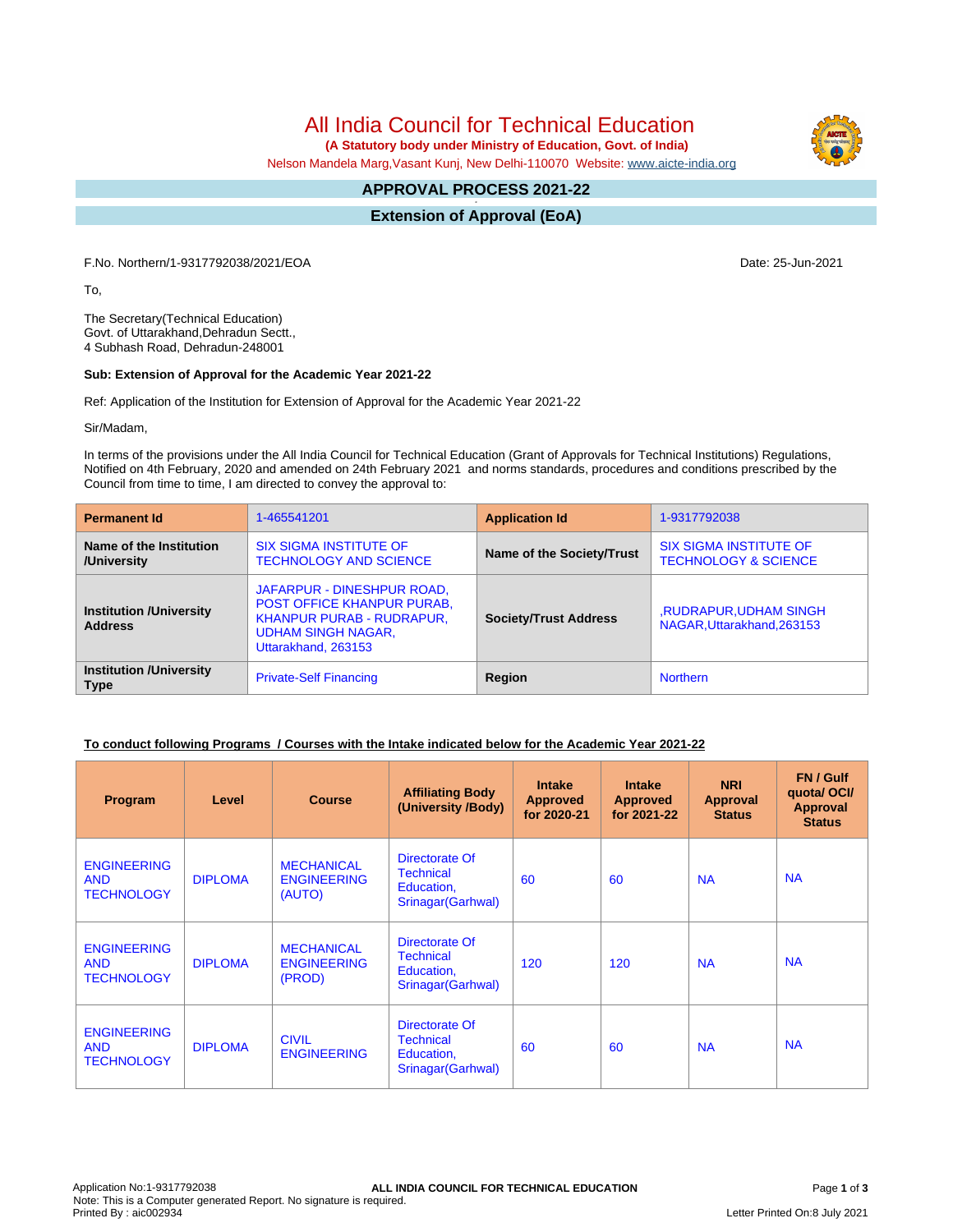| Directorate Of<br><b>ENGINEERING</b><br><b>ELECTRICAL</b><br><b>Technical</b><br><b>NA</b><br><b>DIPLOMA</b><br><b>AND</b><br>60<br><b>NA</b><br>60<br><b>ENGINEERING</b><br>Education.<br><b>TECHNOLOGY</b><br>Srinagar (Garhwal) |
|------------------------------------------------------------------------------------------------------------------------------------------------------------------------------------------------------------------------------------|
|------------------------------------------------------------------------------------------------------------------------------------------------------------------------------------------------------------------------------------|

#### **It is mandatory to comply with all the essential requirements as given in APH 2021-22 (Appendix 6)**

# **Important Instructions**

- 1. The State Government/ UT/ Directorate of Technical Education/ Directorate of Medical Education shall ensure that 10% of reservation for Economically Weaker Section (EWS) as per the reservation policy for admission, operational from the Academic year 2019-20 is implemented without affecting the reservation percentages of SC/ ST/ OBC/ General. However, this would not be applicable in the case of Minority Institutions referred to the Clause (1) of Article 30 of Constitution of India. Such Institution shall be permitted to increase in annual permitted strength over a maximum period of two years.
- 2. The Institution offering courses earlier in the Regular Shift, First Shift, Second Shift/Part Time now amalgamated as total intake shall have to fulfil all facilities such as Infrastructure, Faculty and other requirements as per the norms specified in the Approval Process Handbook 2021-22 for the Total Approved Intake. Further, the Institutions Deemed to be Universities/ Institutions having Accreditation/ Autonomy status shall have to maintain the Faculty: Student ratio as specified in the Approval Process Handbook.
- 3. Strict compliance of Anti-Ragging Regulation, Establishment of Committee for SC/ ST, Establishment of Internal Complaint Committee (ICC), Establishment of Online Grievance Redressal Mechanism, Barrier Free Built Environment for disabled and elderly persons, Fire and Safety Certificate should be maintained as per the provisions made in Approval Process Handbook and AICTE Regulation notified from time to time.
- 4. In case of any differences in content in this Computer generated Extension of Approval Letter, the content/information as approved by the Executive Council / General Council as available on the record of AICTE shall be final and binding.

**Prof.Rajive Kumar Member Secretary, AICTE**

Copy \*\* to:

- **1. The Director of Technical Education\*\*, Uttarakhand**
- **2. The Principal / Director,** SIX SIGMA INSTITUTE OF TECHNOLOGY AND SCIENCE Jafarpur - Dineshpur Road, Post Office Khanpur Purab, Khanpur Purab - Rudrapur,Udham Singh Nagar, Uttarakhand,263153
- **3. The Secretary / Chairman,**

RUDRAPUR,UDHAM SINGH NAGAR Uttarakhand,263153

**4. The Regional Officer,**

All India Council for Technical Education Govt. Polytechnic Campus Adjoining Directorate of Technical Education Vikas Nagar, Kanpur-208 002, Uttar Pradesh